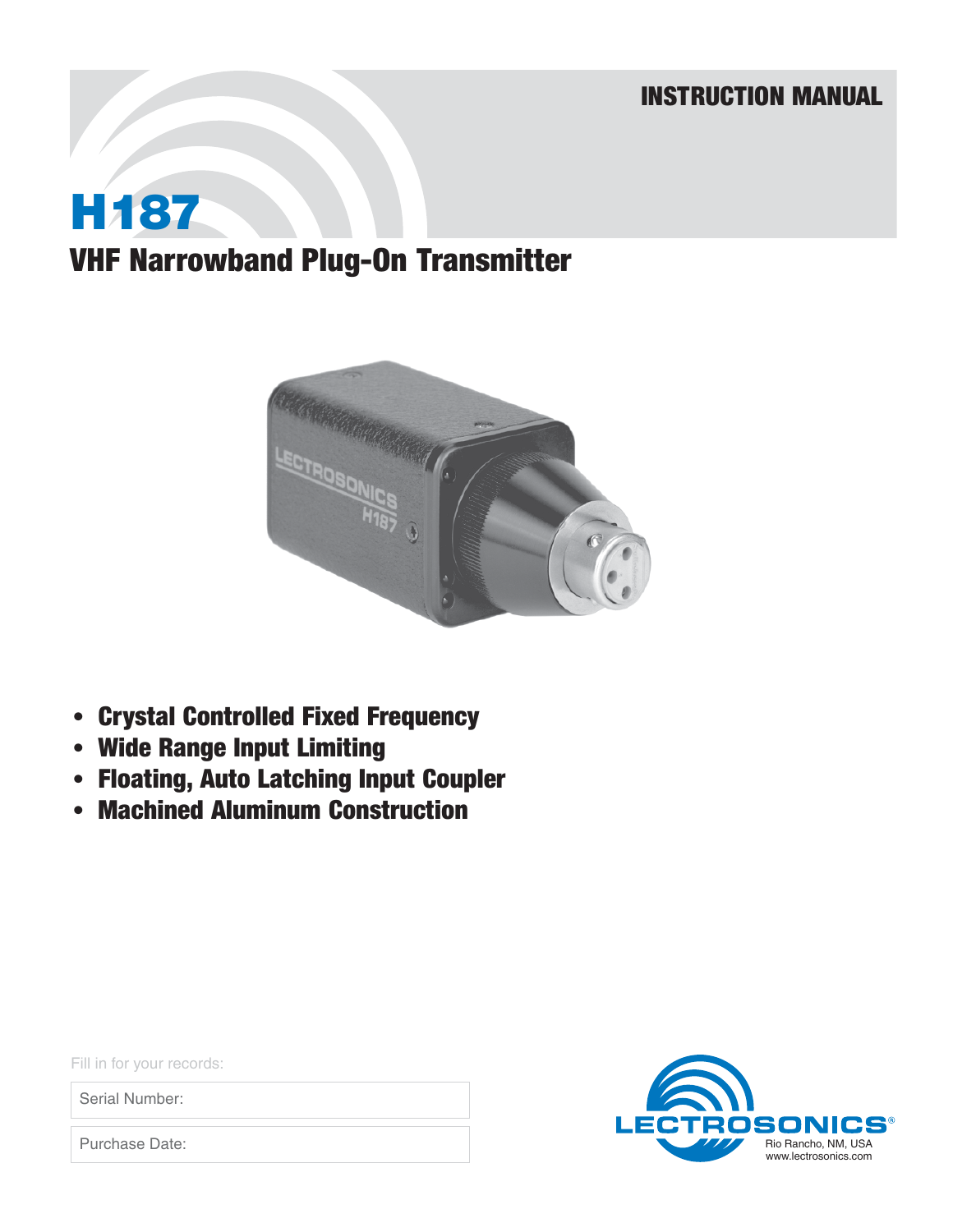The H187 transmitter is FCC type accepted under Part 90 (150-172 MHz), and Part 74 (174-216 MHz)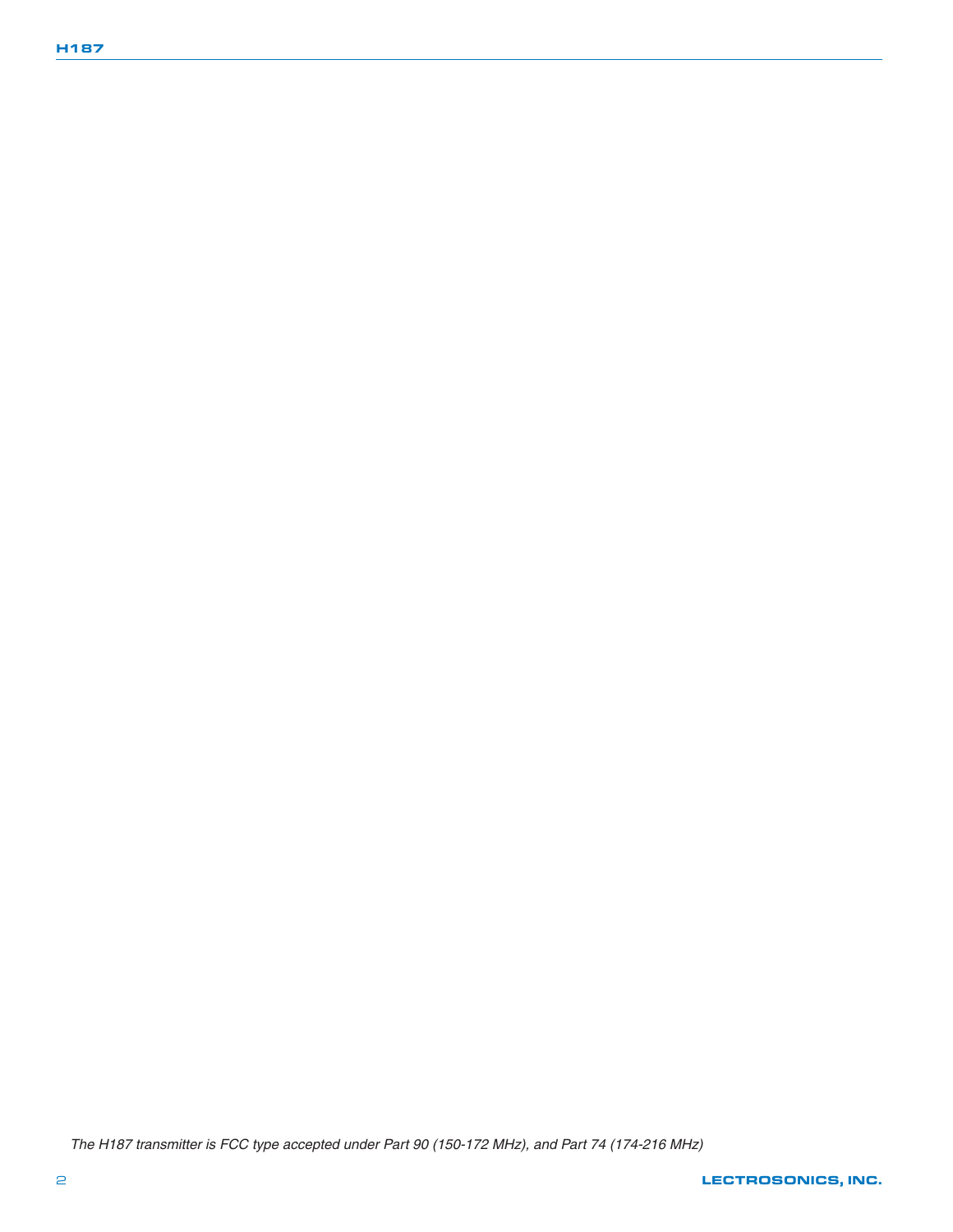## **Table of Contents**

| LeveLLED     |  |
|--------------|--|
| I imit I FD. |  |
|              |  |
|              |  |
|              |  |
|              |  |
|              |  |
|              |  |
|              |  |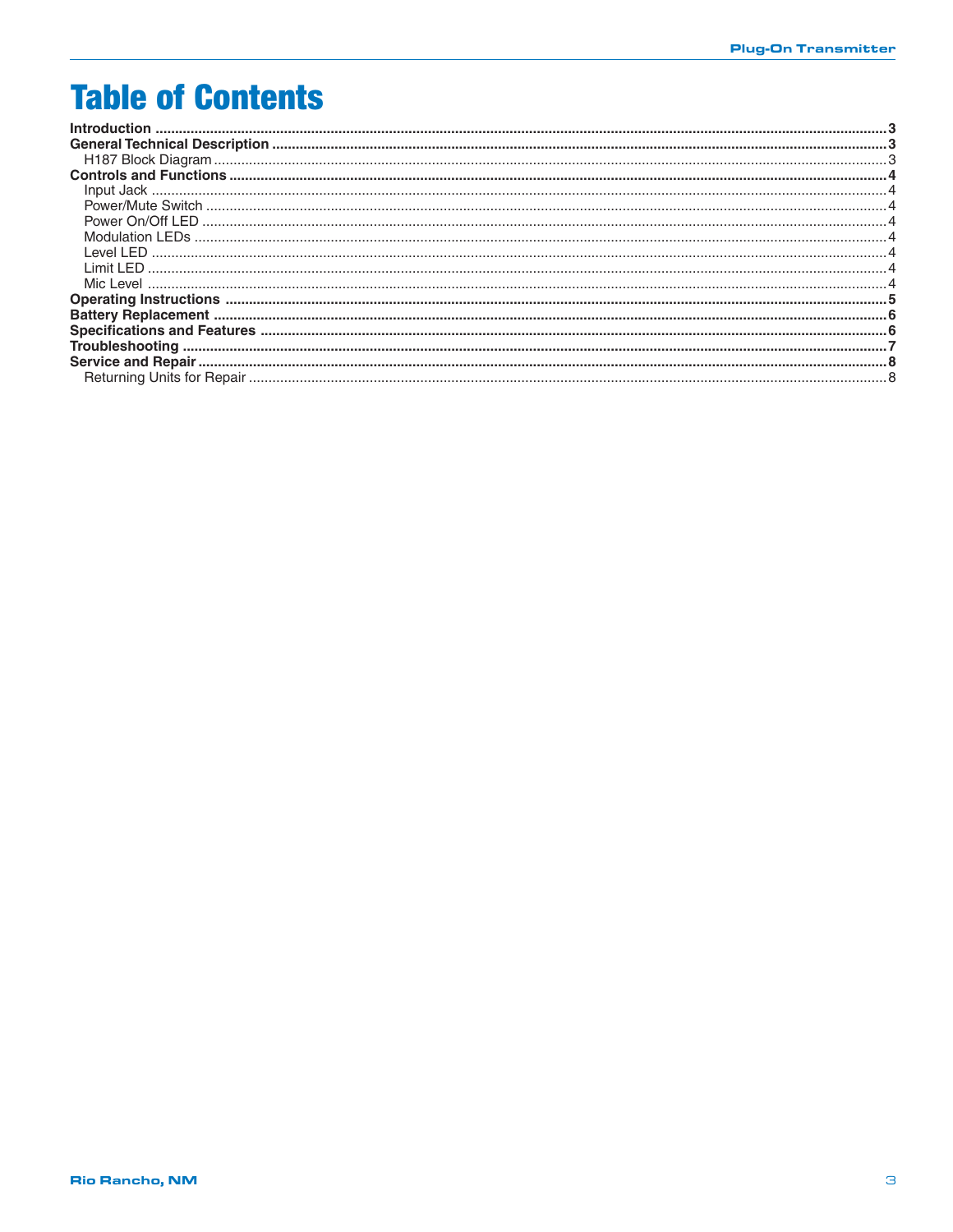## Introduction

Thank you for selecting Lectrosonics wireless. This VHF transmitter is part of a family of narrowband wireless components that have served the needs of television broadcast and motion picture production markets since 1988.

The H187 plug-on transmitter replaces earlier versions, updating the design with surface mount PCB construction and the latest electronic components. The input coupler has evolved since the first versions were introduced, making it more rugged and better able to adapt to the wide variety of different XLR connectors

## General Technical Description

The H187 transmitter is comprised of four major functional subsystems: the mic preamp/gain control, the compandor, the compressor/limiter and the RF transmitter (see block diagram below).

The mic preamp is an ultra-low noise type op-amp. Aside from gain control, this stage also adds high frequency pre-emphasis to the audio signal. This insures highest signal-to-noise ratios under varying signal conditions. Gain control is semi-logarithmic to provide smooth gain control action.

The compandor is a high quality audio device that processes the input signal such that large dynamic ranges of input signal can be transmitted to the receiver without overload or noise. A complementary system in the receiver recovers the original dynamics of the signal for full audio quality. Compression and expansion ratios are complementary at 2:1. High frequency pre-emphasis is implemented in the transmitter to provide another 10dB signal-to-noise ratio improvement. Matching deemphasis is provided in all receivers.

The compressor/limiter is a low distortion shunt FET compressor. Control signals for the compressor are derived after the compandor to eliminate any possibility of overload under any signal condition up to a maximum found on hand held and shotgun microphones.

The housing and external mechanical parts are constructed of machined aluminum to provide the ruggedness needed in field production. The battery door remains attached to the housing when opened, and the control panel is recessed to prevent damage from rough handling. These and other features have been added or modified since the first versions were introduced. The H187 remains a workhorse in broadcast ENG, continuing the Lectrosonics commitment to quality.

of 3 Volts input. The range of limiting action before gross distortion occurs is 35dB.

The compandor in the 187 series transmitters is much tighter than the 185 series. The H187 compandor will hold the transmitter deviation to no more than  $±15$ kHz under all circumstances. The 185 compandor would allow some excursions beyond 15kHz during strong audio "spikes."

The RF transmitter is composed of the crystal stabilized main oscillator followed by a frequency tripler and two frequency doublers. All three stages are double tuned. Double tuning provides maximum attenuation of spurious signals, which in turn minimizes the possibility that a transmitter would interfere with another transmitter/ receiver system on another frequency.

All RF stages are biased from a regulated internal source. The output stage has a separate feedback regulator which not only stabilizes its operating point, but also minimizes AM distortion. These regulators keep the RF performance consistent from the beginning (9 Volts) to the end (6.5 Volts) of battery life.

Schematics and alignment instructions will be provided to qualified repair personnel on request.



## H187 Block Diagram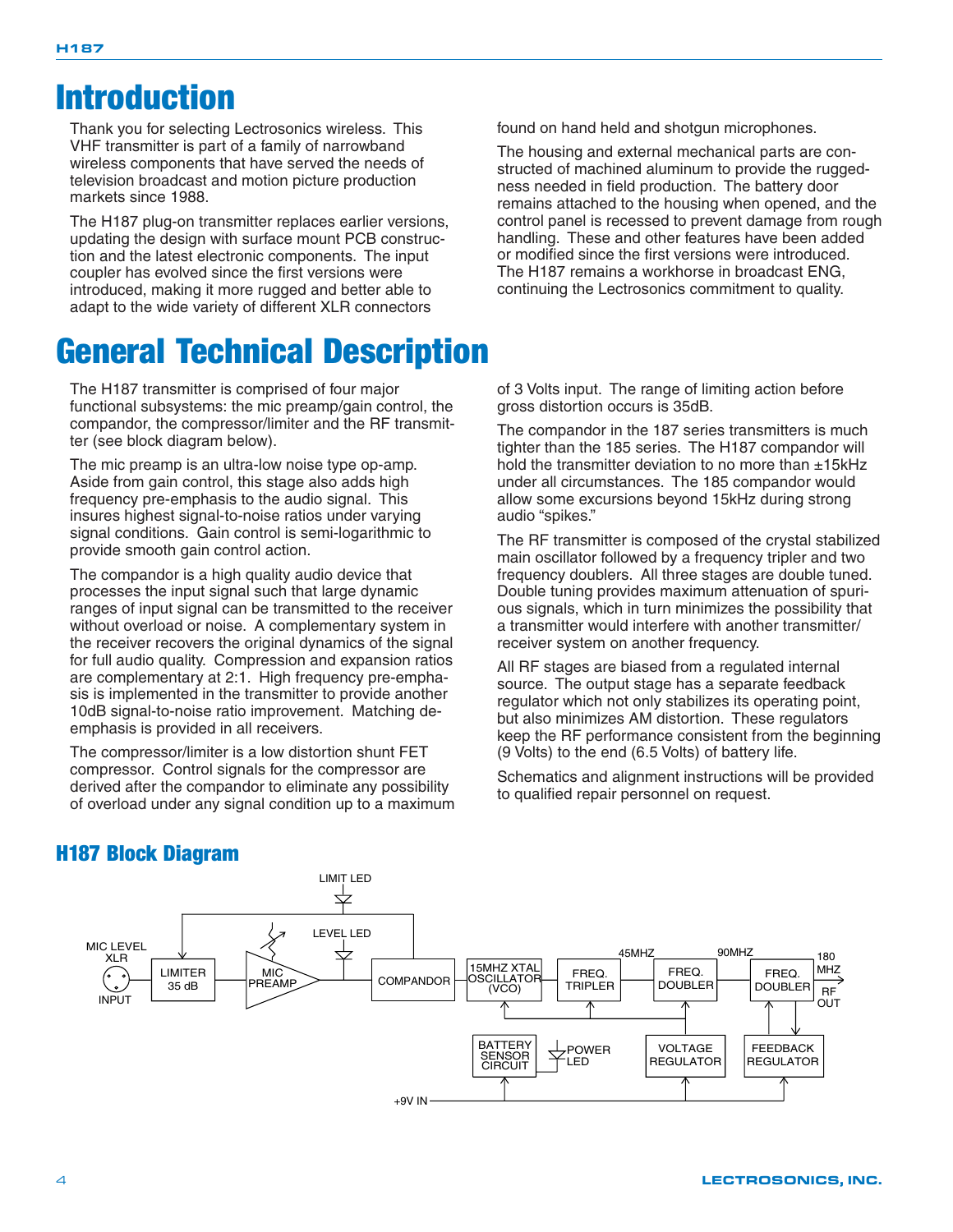## Controls and Functions

The H187 may be used with a wide variety of microphones. The 3-pin XLR type connector on the H187 allows the transmitter to be used with any dynamic microphone, as well as many two wire positive bias lavaliere systems (such as those systems supplied by Lectrosonics.)

### Input Jack

Standard 3-pin Switchcraft XLR type. Pin 2 is signal, pin 3 is signal ground, and pin 1 is case ground (see schematic below). The H187 is self-locking onto a standard microphone. The XLR connector is permanently bonded to the metal collar, and is not normally replaceable. The electret bias is 5 Volts at 1mA or less. The bias is connected in a "phantom" manner and will not interfere with any standard balanced microphone. If severe noise is experienced when the microphone is moved with respect to the H187, the cause is an unbalanced condition between pins 2 and 3 of the microphone.



Input Jack Schematic

#### Power/Mute Switch

Turns the battery power on and off. The center position is an "audio mute" which should be used when setting the MIC LEVEL control. The "mute" position disconnects the audio signal from the transmitter and allows you to adjust the audio modulation level without the possibility of feedback. When turning the transmitter on, pause for a moment in the "mute" position. This will prevent a turn-on surge from occurring (a "thump" sound).

#### Power On/Off LED

Glows brightly when battery is good. A weak or dim LED means that the battery is weak, and has about an hour of operation left. If the LED fails to light, the battery should be replaced. The power LED should light up in both the "mute" and "on" positions of the POWER/MUTE SWITCH.

The POWER LED is connected to a precision battery test circuit that continuously monitors battery voltage. The LED is at full brightness with a new 9 Volt alkaline. As the battery voltage drops during use, the LED brightness will also decrease. After 12 to 15 hours the battery voltage will be about 7 Volts. The LED will be completely extinguished. Since the internal circuits are all tightly regulated and the RF output stage has a separate discrete regulator, the transmitter will continue to operate to a battery voltage of 6.5 Volts. From 6.5 Volts to 6 Volts, the transmitter will still operate, but with degraded performance. Please note that a weak battery will sometimes light the POWER LED immediately after turn on, but soon will discharge to the point where the LED will extinguish.

The combination of an accurate battery condition indicator and regulation of all internal circuits guarantees much longer battery life, as well as consistent performance versus battery life.

### Modulation LEDs

Indicate the proper setting of the MIC LEVEL control.

#### Level LED

 Flickers or glows all the time if the audio volume is adequate for normal operation.

#### Limit LED

Lights up when the audio volume is high, indicating that the signal level is being limited by the compressor. Optimum signal-to-noise ratio is obtained when the limit LED lights occasionally.

#### Mic Level

Used to adjust the audio input volume for the proper modulation level. Rotate knob until the LEVEL LED flickers when there is an input signal. The LIMIT LED should light occasionally.

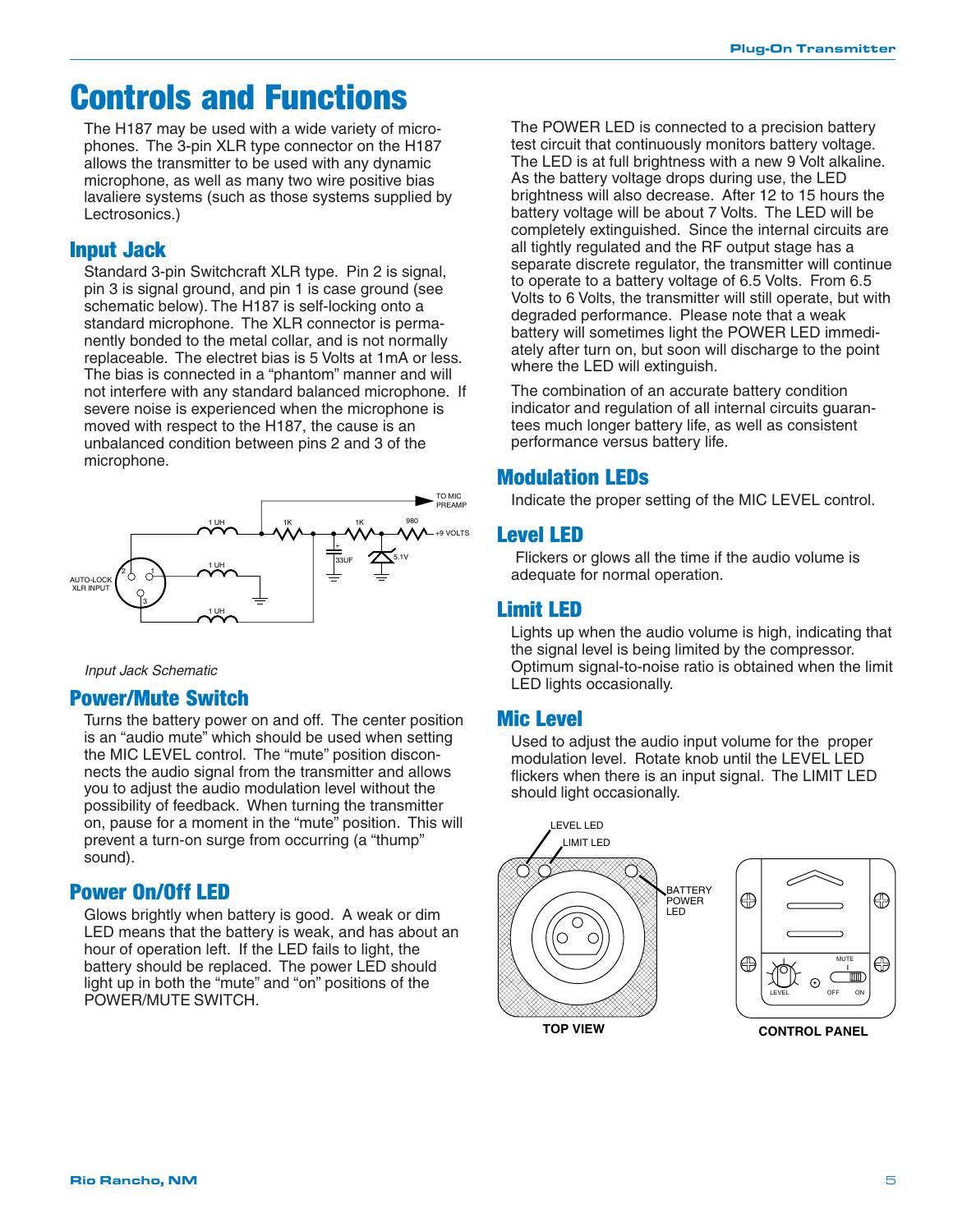## Operating Instructions

- **1)** Insert the H187 into the selected microphone. Listen for the "click" that indicates the H187 has locked on to the microphone. Pull on the mic to insure proper locking has occurred.
- **2)** Turn the power switch to the "MUTE" position on both the transmitter and the receiver. The "MUTE" position allows internal voltages to stabilize before audio signal paths are opened.
- **3)** Hold the microphone as you will when you will be using it.
- **4)** Speak as loudly as you expect to speak in normal system use. Rotate the MIC LEVEL knob so that the LEVEL LED flickers or stays lit as you speak. The LIMIT LED should light up on loud "peaks." Occasional lighting of the LIMIT LED (about 10- 15% of the time) indicates proper operation and optimum signal-to-noise ratio. Even when the transmitter is limiting, little distortion is produced because of the high linearity of the gain control circuit in the H187.
- **5)** Move switches to "ON" position on both the transmitter and the receiver and adjust the volume of the sound system.

**NOTE:** The MIC LEVEL control should not be used to control the volume of your sound system. This is accomplished using the level control on the receiver, or a level control on the mixing console.

If the mic level is too high — the LIMIT LED will light frequently or stay on. This condition may cause distortion.

If the mic level is too low — neither LED will light, or the LEVEL LED will light dimly. This condition will cause hiss and noise. You may experience severe reduction in apparent range if the modulation level is too low. It may sound as if you are getting dropouts. What is actually happening is that you are hitting your noise floor because the S/N ratio has been compromised by the low modulation.

The LEVEL LED turns on at -10dB below full deviation. The LIMIT LED turns on at full deviation and indicates that the input shunt compressor is operating. The input compressor operates over a full 35dB range regardless of the gain control setting. The compressor uses a true absolute value circuit to detect both positive and negative peaks. The attack time is 2 milliseconds and the release time is 80 milliseconds. Occasional limiting is desirable, indicating that the gain is correctly set and the transmitter is fully modulated.



#### 6 LECTROSONICS, INC.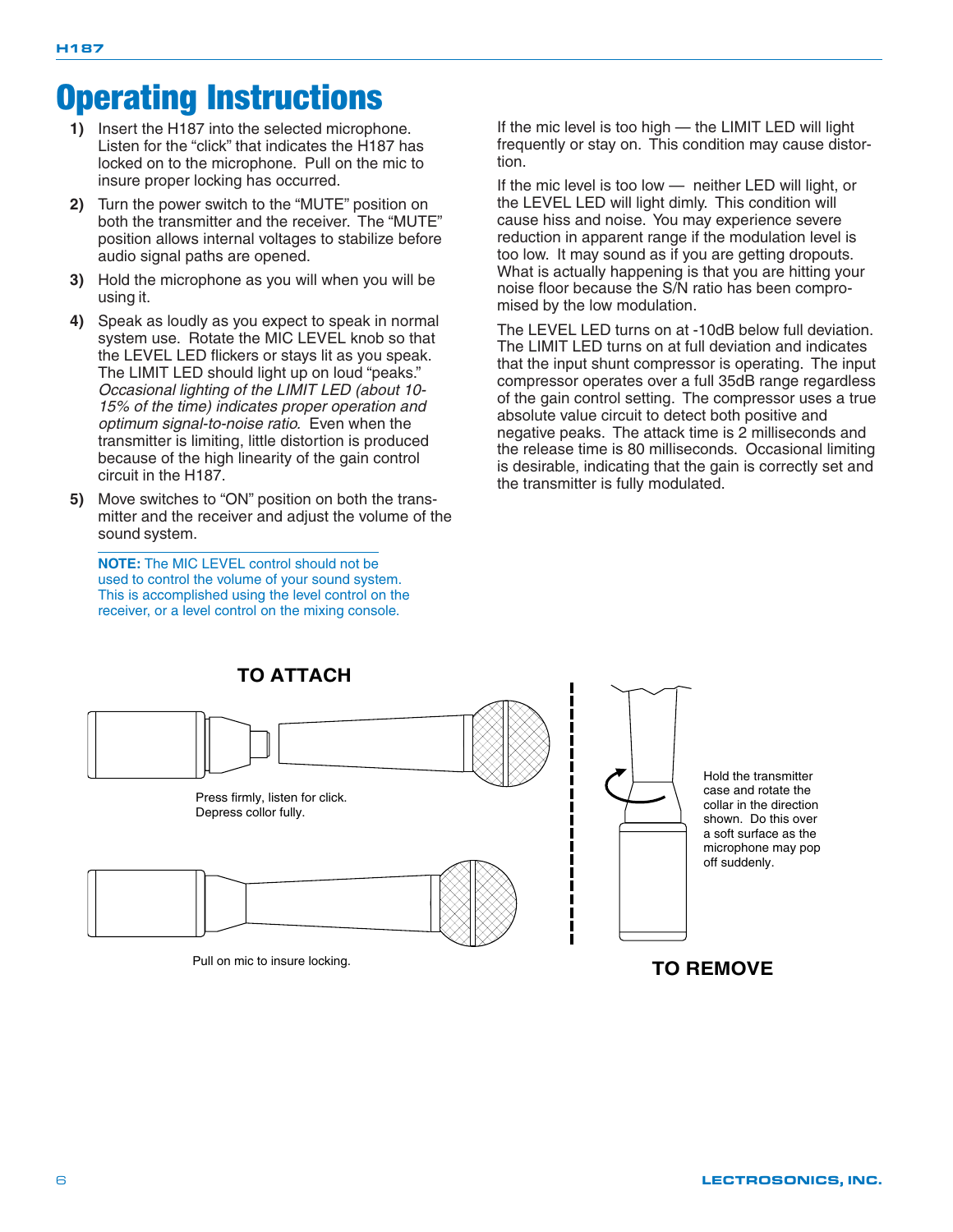## Battery Replacement

The H187 transmitter is powered by a standard alkaline 9 Volt battery. It is important that you use ONLY an ALKALINE battery for longest life. Standard zinccarbon batteries marked "heavy duty" or "long-lasting" are not adequate. They will provide only about 4 hours of operation. Similarly, nicad rechargeable batteries only give 4 hours of operation, and will also run down quite abruptly. Alkaline batteries provide about 15 hours of operation.

To open the battery compartment, press outward on the cover door in the direction of the arrow as shown in the

drawing. Only slight, sliding pressure is needed to open and close the battery door.

Swing the door open and take note of the polarity marked inside showing the location of the positive (+) and negative (-) terminals. Insert the battery and close the cover by pressing in and across, reversing the opening procedure outlined above. Note that the battery door will NOT close if the battery is inserted incorrectly, since the terminals will hit a protective polarity barrier.



## Specifications and Features

| Operating frequencies:        | 150 to 216 MHz                                                                      |
|-------------------------------|-------------------------------------------------------------------------------------|
| <b>RF Power output:</b>       | 50 <sub>m</sub> W                                                                   |
| Deviation:                    | ±15kHz                                                                              |
| Spurious radiation:           | 55dB below carrier                                                                  |
| Equivalent input noise:       | $-126dBV$                                                                           |
| Input level:                  | Nominal 2mV to 300mV (before compression)                                           |
| Input impedance:              | 22k Ohms (compatible with all Lo-Z microphones)                                     |
| Input compressor:             | Soft compressor, 35 dB range allows<br>3 Volt max. input                            |
| Gain control range:           | 43dB; semi-log rotary control                                                       |
| <b>Modulation indicators:</b> | Dual LEDs indicate modulation level and onset<br>of limiting                        |
| Controls:                     | 3 position "OFF-MUTE-ON" for noiseless operation;<br>rotary knob adjusts audio gain |
| Connector:                    | 3-pin XLR type with auto-locking collar                                             |
| Battery:                      | Any 9 Volt alkaline battery                                                         |
| Weight:                       | 7 ozs. including battery                                                            |
| Dimensions:                   | $1.5 \times 1.5 \times 4.2$ inches                                                  |
| <b>Emission Designator:</b>   | 54KOF3E                                                                             |

*Specifications subject to change without notice.*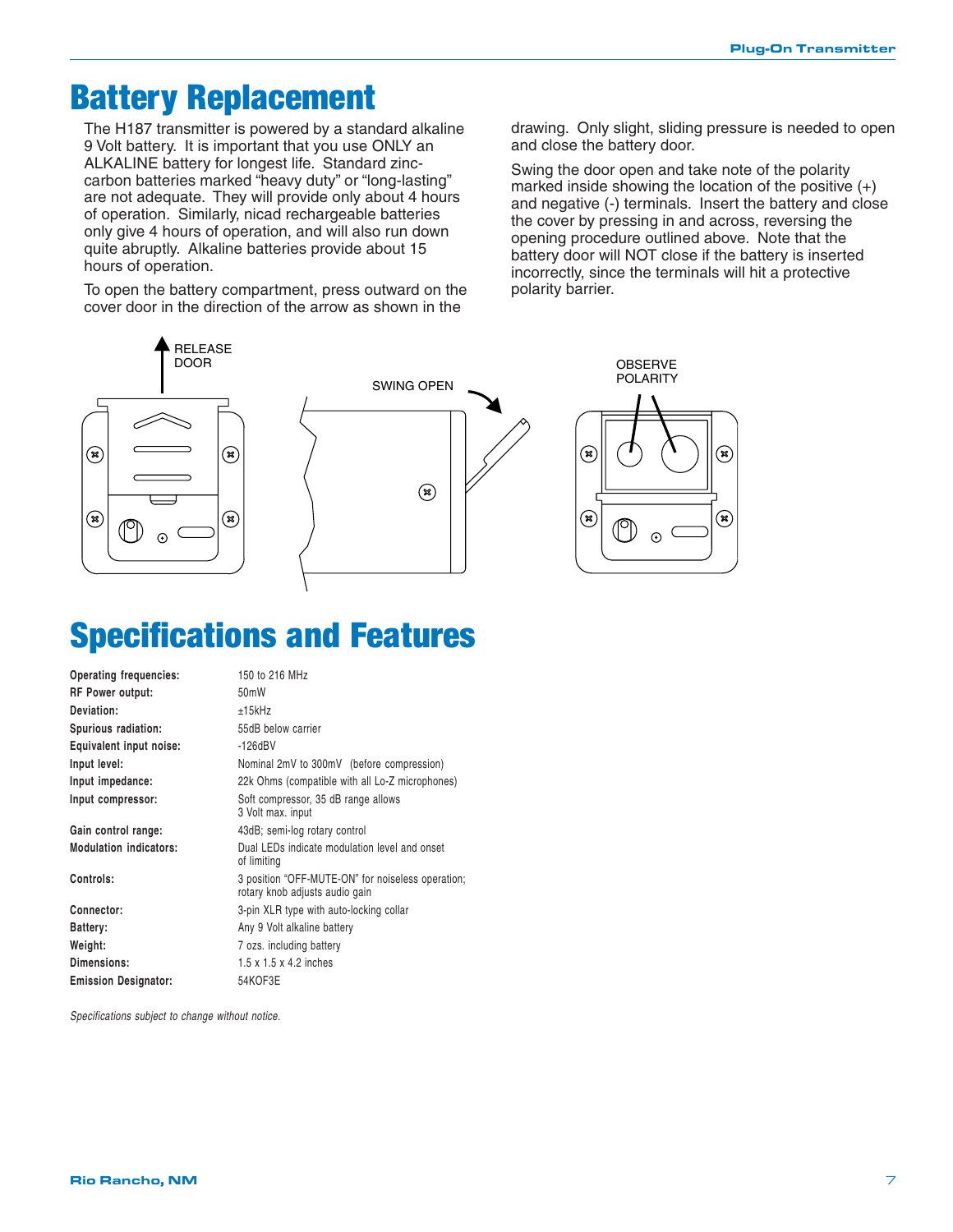## **Troubleshooting**

Before going through the following chart, be sure that you have a good battery in the transmitter - the red power LED on the transmitter panel should glow brightly.

**No Sound is Heard and 1)** Transmitter not turned on.<br> **Receiver Lamp is Off** 2) Transmitter battery is dead

#### Symptom **Possible Cause**

**Transmitter Battery LED Off** 1) Battery is inserted backwards.

- 2) Battery is dead.
- **No Transmitter Modulation LEDs** 1) Gain control turned all the way down.<br>2) Battery is in backwards. Check powe
	- Battery is in backwards. Check power LED.
	- 3) Mic capsule is damaged or malfunctioning.
	-
	- 2) Transmitter battery is dead.<br>3) Receiver antenna missing o
	- 3) Receiver antenna missing or improperly positioned.<br>4) Transmitter and receiver not on same frequency.
	- 4) Transmitter and receiver not on same frequency.
	- Check labels on transmitter and receiver.
	- 5) Operating range is too great.
- **No Audio is Heard But Receiver** 1) On/Off switch is in "mute" position<br>**RF LED Is On**<br>receiver or transmitter.
	- receiver or transmitter.<br>2) Microphone on/off swit 2) Microphone on/off switch is in "off" position.<br>3) Volume is turned down or off on transmitter
	- 3) Volume is turned down or off on transmitter or receiver.<br>4) Receiver not properly connected to other audio equipm
	- 4) Receiver not properly connected to other audio equipment.<br>5) Transmitter POWER switch may be turned on and off (i.e. the
	- Transmitter POWER switch may be turned on and off (i.e. through the mute position). A "thump" should be heard in the sound, again indicating a properly functioning receiver.

**NOTE:** If the modulation level LEDs on the receiver are indicating properly, the problem is NOT in the transmitter. **No Sound and Receiver** 1) Transmitter audio muted. Make sure front panel power<br>**Mod Level LEDs Are Off** switch is in the on position. switch is in the on position.

- **No Sound and Receiver** 1) Receiver audio is muted. Refer to receiver manual.<br>**Mod Level LEDs Are On** 2) Receiver audio output is disconnected or cable is de
	- Receiver audio output is disconnected or cable is defective or mis-wired.
	- 3) Sound system or recorder input is turned down.
- **Noise (Hiss) is Heard Along** 1) MIC LEVEL is too low.<br>**With the Signal** 1999 (2) Transmitter and receive
	- Transmitter and receiver may be too far from one another.
	- 3) Receiver antenna may be defective or disconnected.
- **Distorted Sound** 2008 2009 10 MIC LEVEL is too high.
	- 2) Mic may be distorting; try a different mic and listen again.
	- 3) PA system may be overloading.
- **Excessive Feedback** 1) Transmitter gain (audio level) too high. Check gain adjustment and/or reduce receiver output level.
	- 2) Microphone too close to speaker system.
	- 3) Microphone too far from user's mouth.
	- 4) Sound system volume set too high.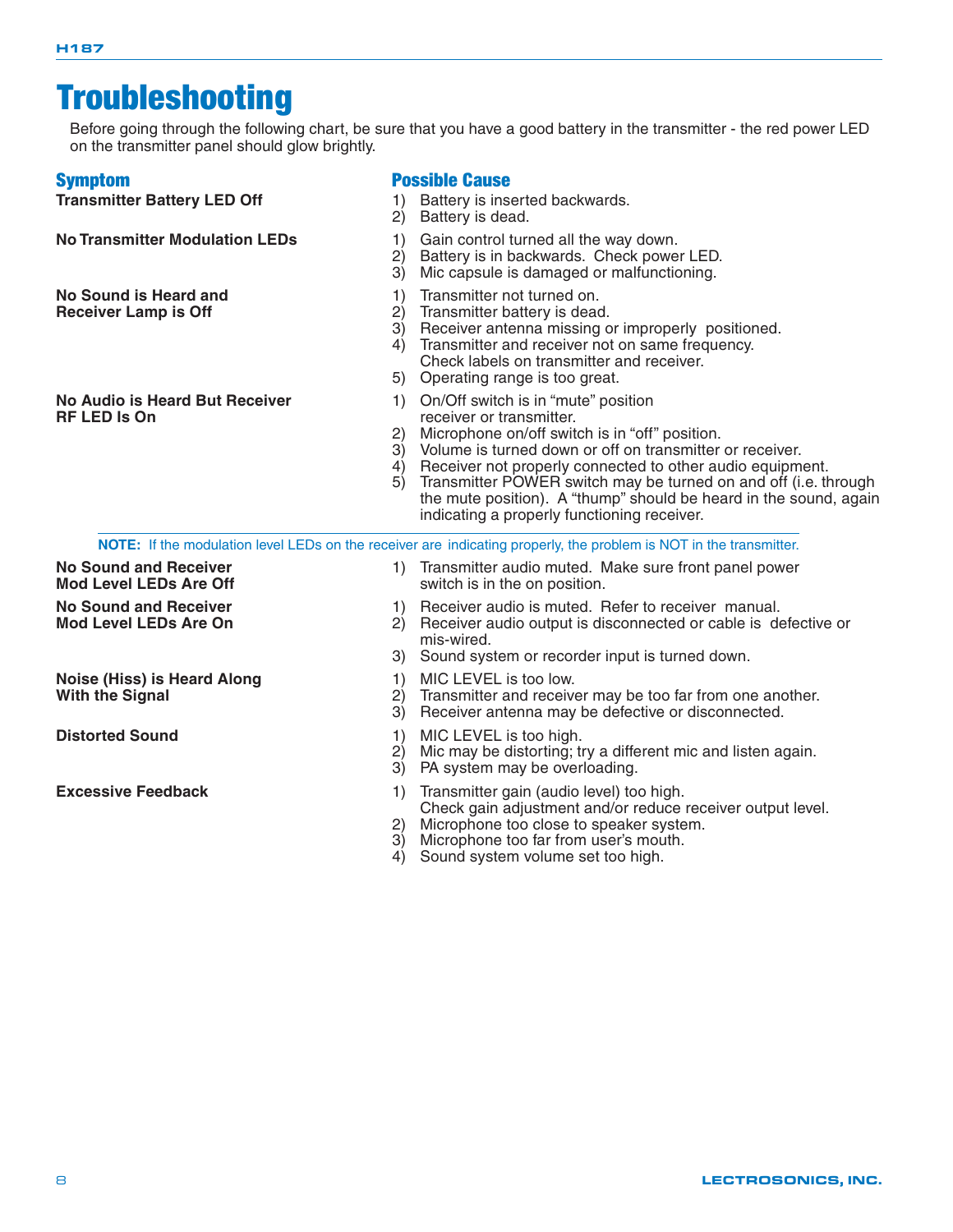## Service and Repair

If your system malfunctions, you should attempt to correct or isolate the trouble before concluding that the equipment needs repair. Make sure you have followed the setup procedure and operating instructions. Check the interconnecting cables and then go through the **Troubleshooting** section in this manual.

We strongly recommend that you **do not** try to repair the equipment yourself and **do not** have the local repair shop attempt anything other than the simplest repair. If the repair is more complicated than a broken wire or loose connection, send the unit to the factory for repair and service. Don't attempt to adjust any controls inside the units. Once set at the factory, the various controls and trimmers do not drift with age or vibration and never require readjustment. **There are no adjustments inside that will make a malfunctioning unit start working**.

LECTROSONICS' Service Department is equipped and staffed to quickly repair your equipment. In warranty repairs are made at no charge in accordance with the terms of the warranty. Out-of-warranty repairs are charged at a modest flat rate plus parts and shipping. Since it takes almost as much time and effort to determine what is wrong as it does to make the repair, there is a charge for an exact quotation. We will be happy to quote approximate charges by phone for out-of-warranty repairs.

### Returning Units for Repair

For timely service, please follow the steps below:

- **A.** DO NOT return equipment to the factory for repair without first contacting us by letter or by phone. We need to know the nature of the problem, the model number and the serial number of the equipment. We also need a phone number where you can be reached 8 A.M. to 4 P.M. (U.S. Mountain Standard Time).
- **B.** After receiving your request, we will issue you a return authorization number (R.A.). This number will help speed your repair through our receiving and repair departments. The return authorization number must be clearly shown on the **outside** of the shipping container.
- **C.** Pack the equipment carefully and ship to us, shipping costs prepaid. If necessary, we can provide you with the proper packing materials. UPS is usually the best way to ship the units. Heavy units should be "double-boxed" for safe transport.
- **D.** We also strongly recommend that you insure the equipment, since we cannot be responsible for loss of or damage to equipment that you ship. Of course, we insure the equipment when we ship it back to you.

USA USA

**Web: E-mail:** www.lectrosonics.com sales@lectrosonics.com

**Mailing address: Shipping address: Telephone:**<br>
Lectrosonics Inc. Lectrosonics Inc. (505) 892-49 Lectrosonics, Inc. Lectrosonics, Inc. (505) 892-4501 Rio Rancho, NM 87174 Rio Rancho, NM 87124 (505) 892-6243 Fax

 $(800)$  821-1121 Toll-free